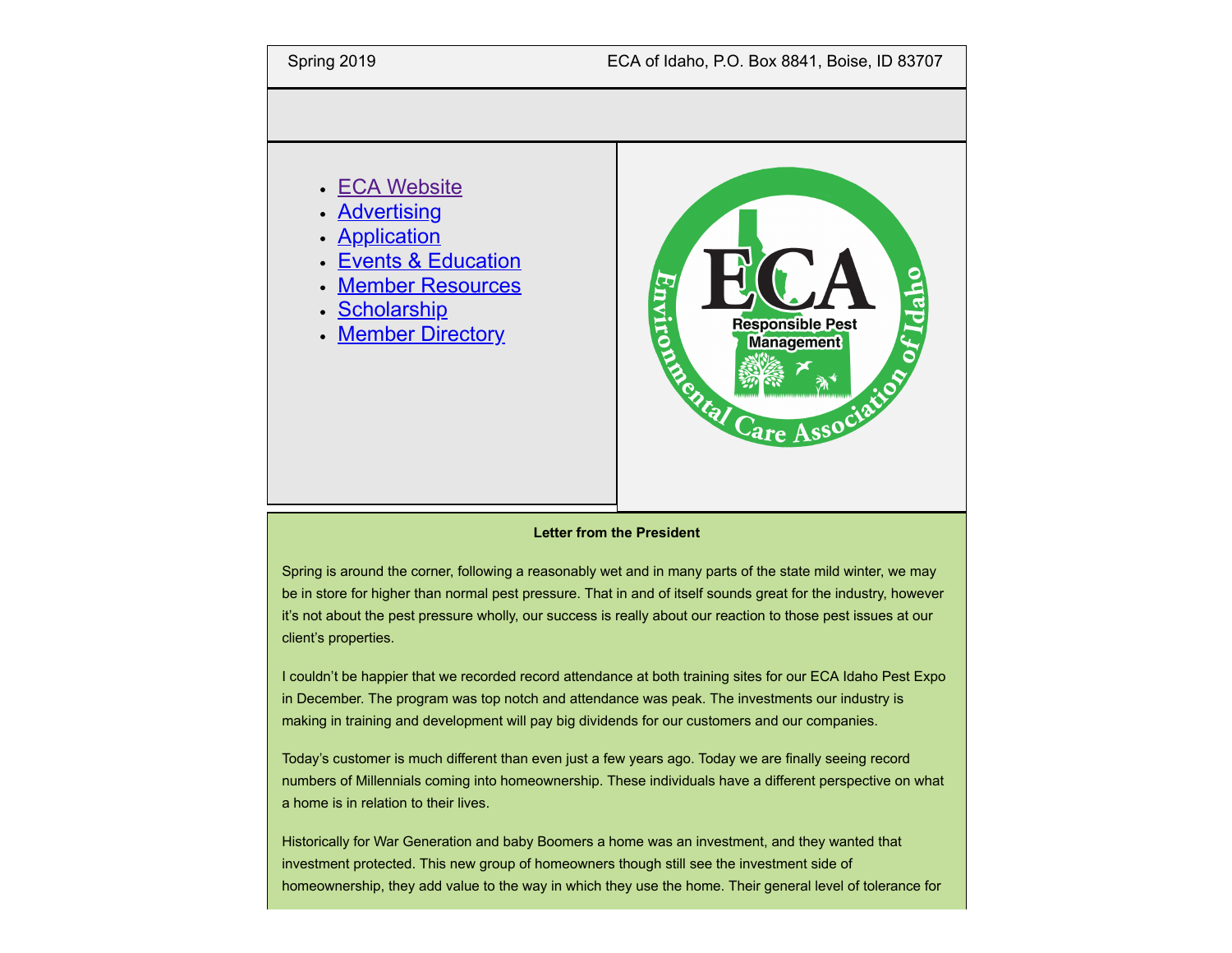pests is lower and the "uses" of the home such as family, parties, relaxation etc rank much higher in priority than previous generations. The tolerance for pests invading or disrupting those activities is extremely low. They hate pests and expect us to maintain a level of control far exceeding previous generations. ECA member companies who continue to support training and development through varies channels will be poised for growth, retention and continued confidence in the marketplace.

I hope everyone has a fruitful and safe spring and summer season.

Todd Sawyer

## **The Verdict was Wrong on Glyphosate**

Scott Partridge, Monsanto Vice President Like everyone else following the *Dewayne Johnson v. Monsanto Co.* trial, my colleagues and I have deep sympathy for Mr. Johnson's plight. Our hearts go out to the Johnson family, and we understand their desire for answers.

Glyphosate is not the answer. Glyphosate does not cause cancer. The verdict was wrong. We will appeal the jury's opinion and continue to vigorously defend <u>[glyphosate](https://monsanto.com/company/media/statements/glyphosate-herbicide/)</u>, which is an essential tool for farmers and others. We are confident science will prevail upon appeal. The jury's opinion does not change the science. Glyphosate has a more than 40-year history of safe use. Over those four decades, researchers have conducted more than 800 scientific studies and reviews that support the safe use of glyphosate. The **National Institutes of Health** [\(NIH\) and the Joint FAO/WHO Meeting on](http://www.who.int/foodsafety/jmprsummary2016.pdf?ua=1) Pesticide Residues (JMPR) both recently reaffirmed glyphosate does not cause cancer. [The U.S. Environmental Protection Agency](https://www.epa.gov/pesticides/epa-releases-draft-risk-assessments-glyphosate) (EPA) and other regulatory authorities in [Europe,](https://echa.europa.eu/-/glyphosate-not-classified-as-a-carcinogen-by-echa) [Canada](http://www.hc-sc.gc.ca/cps-spc/pubs/pest/_decisions/rvd2017-01/index-eng.php), [Japan,](http://www.fsc.go.jp/english/fsc_activity/2014/Glyphosate_December_16.pdf) [Australia,](http://apvma.gov.au/sites/default/files/publication/20701-glyphosate-regulatory-position-report-final.pdf) [Korea,](http://www.rda.go.kr/board/board.do?mode=view&prgId=day_farmprmninfoEntry&dataNo=100000731828) and

# **Supporting the next generation of the Pest Control Industry**

By Ben Miller, Sawyer Inc./Orkin Pest Control Did you know that the ECA of Idaho offers annual scholarships to deserving students in Idaho? During our winter conferences, we award deserving students with scholarships to help them fulfill their educational needs. We are often amazed of how few applications we receive for this reputable award. The applications are non-intrusive and can be completed in a short amount of time. We encourage ECA members to have their college sons and daughters apply for this scholarship. The deadline is the end of November each year. As a long-time Professional Applicator and recently retired regulator from the state, I have seen many changes in the urban applicator industry. Many of these changes are welcomed, making us stronger and more reputable in our touchy judgmental society. Some of us are at the age where total retirement will be creeping up on us in no time. We welcome that time, but we also have the question in the back of our minds of whom will take over? This isn't just a company dilemma but also an industry concern.

Recently at the December 2018 ECA Pest Expo in Boise, we awarded a \$500 scholarship to Penelope Rose, a young Horticulture Student at the College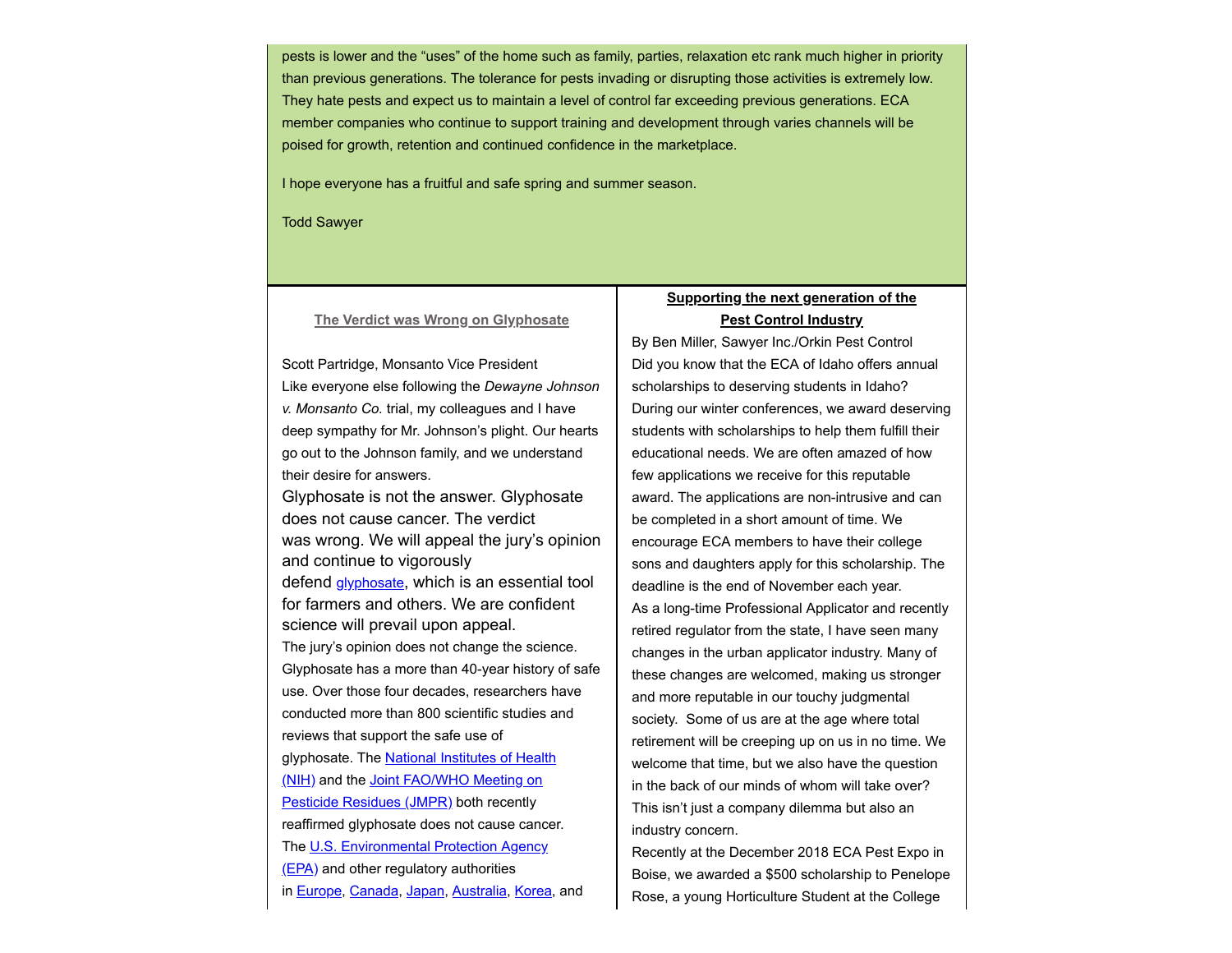elsewhere routinely review all approved pesticide products and have consistently reaffirmed that glyphosate does not cause cancer. Rather than arguing the science, the plaintiff's lawyers repeatedly crossed the line, distorted the facts and used baseless and egregious emotional appeals to inflame the jury. We are deeply troubled by the conduct of the plaintiff's lawyers in this case. The judge admonished this conduct on several occasions and instructed the jury to ignore these statements. However, we are concerned that this conduct unduly influenced the jury's deliberations,

appeal. [Read the full article here.](https://monsanto.com/news-stories/statements/roundup-glyphosate-dewayne-johnson-trial/)

and we will be raising this issue in our

**If you would like to contribute an article (or share one that you have read) for this newsletter pelase submit to abates@ecaofidaho.org.**

\_\_\_\_\_\_\_\_\_\_\_\_\_\_\_\_\_\_\_\_\_\_\_\_\_\_\_\_\_\_\_\_\_\_\_\_\_\_\_

**We are always looking for subject matter that interests our readers. Please feel free to send us a topic that you would like to know more about.**

of Western Idaho. I have to say that Father Time is a factor with me not being easily impressed any more. Miss Rose and her essay describing the benefits of the Pest Control Industry, has refreshingly made me think more positively that our industry will survive even when the old geezers like me are ready to enjoy their beach time. I have included Miss Rose's Essay. I was quite impressed.

*In a world experiencing global climate change and added stresses on limited resources, the Pest Control Industries have an enhanced role to play. Changing weather patterns have created and will continue to create, new and unforeseen problems; many which will undoubtedly be related to increased pest, weed and disease problems. The up-to-date knowledge and training obtained by professionals in the industry not only ensure that the best and most current solutions are provided, but also that common misconceptions and misinterpretations are prevented. Homeowners and DIY's sometimes have an approach to pest control that might be based on an unclear understanding of changes in pest management and application methods. The environmental costs can be devastating, especially if done on a large scale. This not only applies to the incorrect use of a chemical but also on the incorrect identification or inaction when faced with a pest. Read Penny's entire submission [here](https://drive.google.com/file/d/0B-FgbBofMF8kaTVQdUtPbm1IaU1GY00xR0tZeFZBSnk1RFpF/view?ts=5c781250).*

## **4 Ways to Handle Negative Customer Reviews**

Service customers often rely on the opinions of their family and friends to make purchasing decisions. In fact, Zendesk says 88 percent of customers have been influenced by an online review when deciding what to buy.

That's why getting positive reviews is essential.

However, when you open your business to reviews on websites like Yelp and Angie's List, you open your business to negative as well as positive reviews. While negative reviews can adversely impact your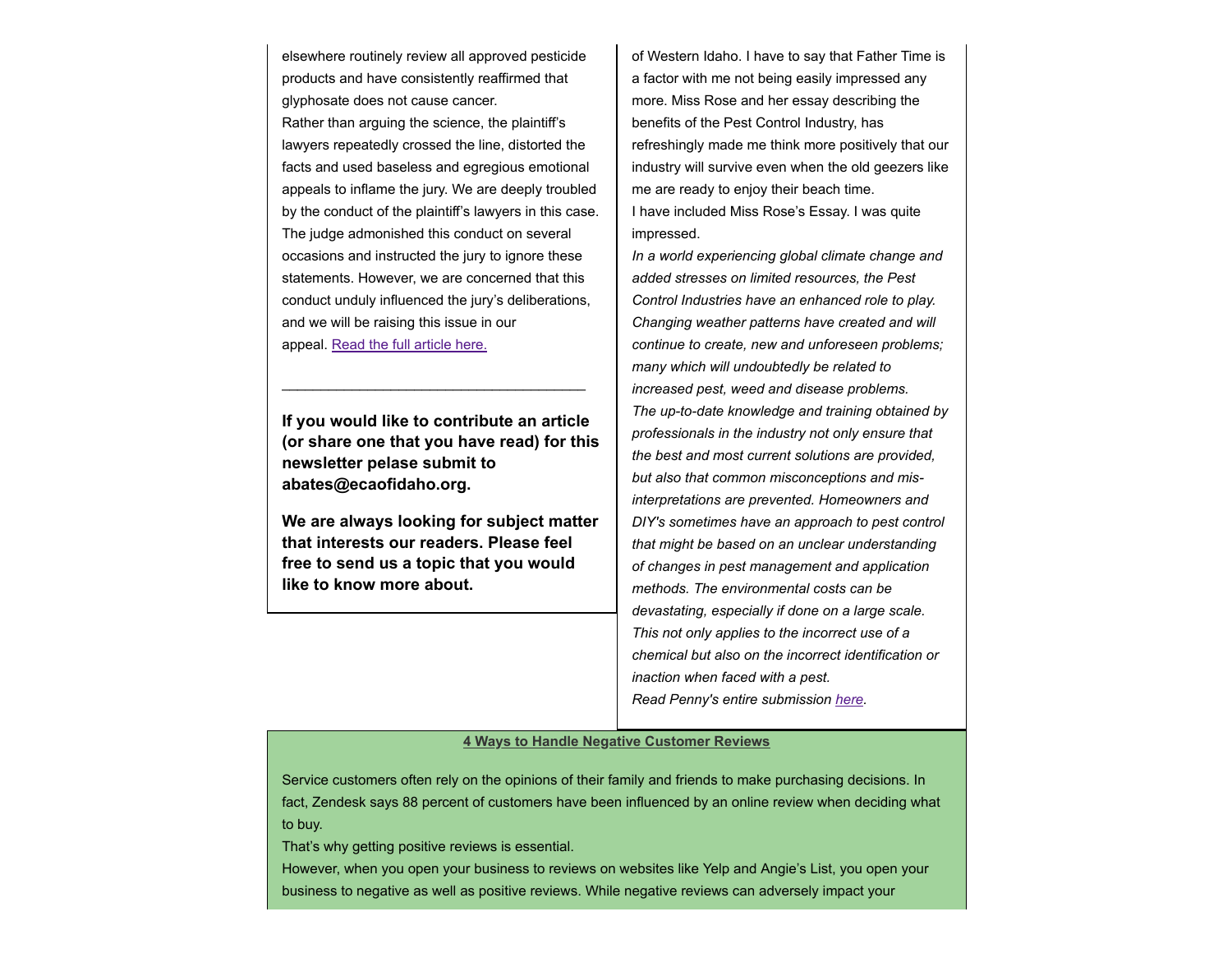business and drive down your overall rating on customer review sites, they also present opportunities. "Negative reviews can benefit your business," explains Paul Chaney, author of "The Digital Handshake: Seven Proven Strategies to Grow Your Business Using SocialMedia." "If every review is positive and abounds with four- and five-star ratings, potential customers could become suspicious, feeling that the reviews are 'manufactured' rather than being left by real customers. As paradoxical as it sounds, the fact that negative reviews appear can contribute to building trust, rather than diminishing it."

And, "while dealing with unhappy customers has always been a challenge for business owners, in today's age, negative reviews are for everyone to see, which makes handling the situation properly even more important," explains Alain Parcan, director of marketing, Market Hardware.

Here are four ways to deal with negative customer reviews.

#### **How to Handle Negative Customer Reviews #1: Monitor your online mentions.**

To respond to reviews promptly—both the good and the bad—you first need to know what customers are saying and where they are talking about your business.

Online reputation monitoring tools like Social Mention (which is free to use), Reputology or Review Trackers (the latter two require a small fee) can help, Chaney shares. Also, set up Google Alerts to track your business name so you don't miss anything.

Social media management tools such as Hootsuite or Sprout Social also have built-in monitoring capabilities, Chaney adds.

## **How to Handle Negative Customer Reviews #2: Be polite, respond promptly and take the issue details offline.**

Responding to positive and negative reviews alike shows customers you are attentive and care enough to address customer concerns.

To craft the best response, first "remove emotion from the equation," Parcan says. "Reacting emotionally tends to lead to an over-the-top response, which usually just adds fuel to the fire. Instead, take some time to relax and think about where the customer may have felt slighted (whether they are right or wrong).

"Also, you never want to air out an entire conversation in a public forum, so start with a simple, generic response," Parcan advises. "Be as polite as possible. A positive attitude will help get a positive result. Rebecca Hussey, Market Hardware's director of account management, suggests the following responses:

- Thank the customer for voicing his or her concerns. Say you are looking into the customer's account and will be in touch to work toward a resolution.
- Apologize and say, "I'm sorry to hear that you weren't happy with your service. Can we contact you directly to try to resolve the error?"

"Communicating with an upset customer in a more personal manner, such as over the phone or in person, can help eliminate any misunderstandings and speed up solutions," Parcan says. "It will also show the disgruntled customer you are aware of the situation and are working to sort it out."

#### **How to Handle Negative Customer Reviews #3: Encourage positive customer reviews.**

To combat negative reviews, consistently encourage your happy customers to leave positive reviews.